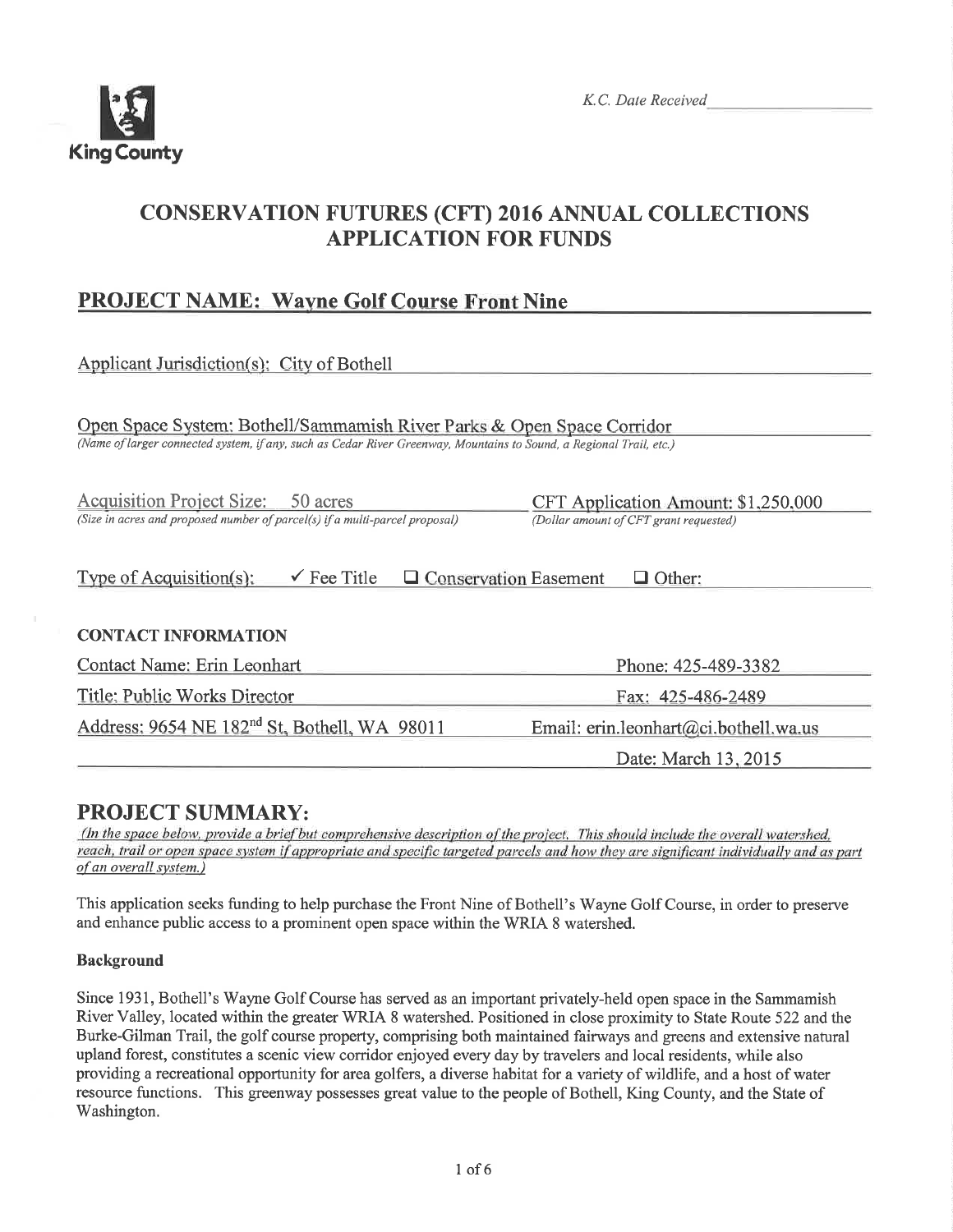In recognition of this value, the City of Bothell in 1996 purchased from the owners of the golf course a conservation easement and the development rights for 46 of the approximately 50 acres of the portion of the course located west of Waynita Way, known as the Front Nine. This 46 acres was named the Sammamish River Greenway.

The remaining 4.1 acres of the Front Nine, comprising the clubhouse and adjacent area, were specifically excluded from the conservation easement by the golf course owners: the development rights to this area were not purchased. This excluded Clubhouse Area is zoned single family: if redeveloped, the most likely use of the areas would be <sup>a</sup> single farnily subdivision of an estimated 14 detached single family homes.

The Back Nine, comprising the portion of the golf course located east of Waynita Way, was not involved in the 1996 conservation easement discussions. This portion is also zoned single family.

In2013, the golf course owners made known their desire to sell the Back Nine, and extended to the City the right of first opportunity to make an offer on the property. The City did not submit an offer.

On January 28,2015, the golf course owners notified the City of Bothell that they wish to sell the Front Nine of Wayne Golf Course, comprising the entire approximately 50 acres west of Waynita Way, including the Clubhouse Area.

Sale of the property would not affect the conservation easement: the visual access afforded by the easement would remain, and no development could occur on that 46 acres. However, the conservation easement does not require continued operation of the golf course: were the course owners to sell the Front Nine, it is possible that another entity could run it, but it is also possible that the course would close, and the area revert to native (and non-native) vegetation if not deliberately maintained.

The 4.l-acre Clubhouse Area, excluded from the conservation easement, could be redeveloped by the current owners without selling it, most likely as a single family subdivision, as stated above. Were the current owners to sell the four acres, either along with the other 46 acres comprising the Front Nine or by itself, the most likely development potential for the four acres would continue to be as a subdivision.

In response to the golf course owners' desire to sell the Front Nine, and seeing an opporfunity to secure physical access in addition to visual access for the general public, the City of Bothell wishes to purchase the Front Nine, including the Clubhouse Area. The City does not have available resources to purchase the property, particularly within the timeframe provided by the conservation easement, and is requesting funding from the State of Washington and King County Conservation Futures to preserve this important open space and provide more comprehensive access to the entire 50 acres.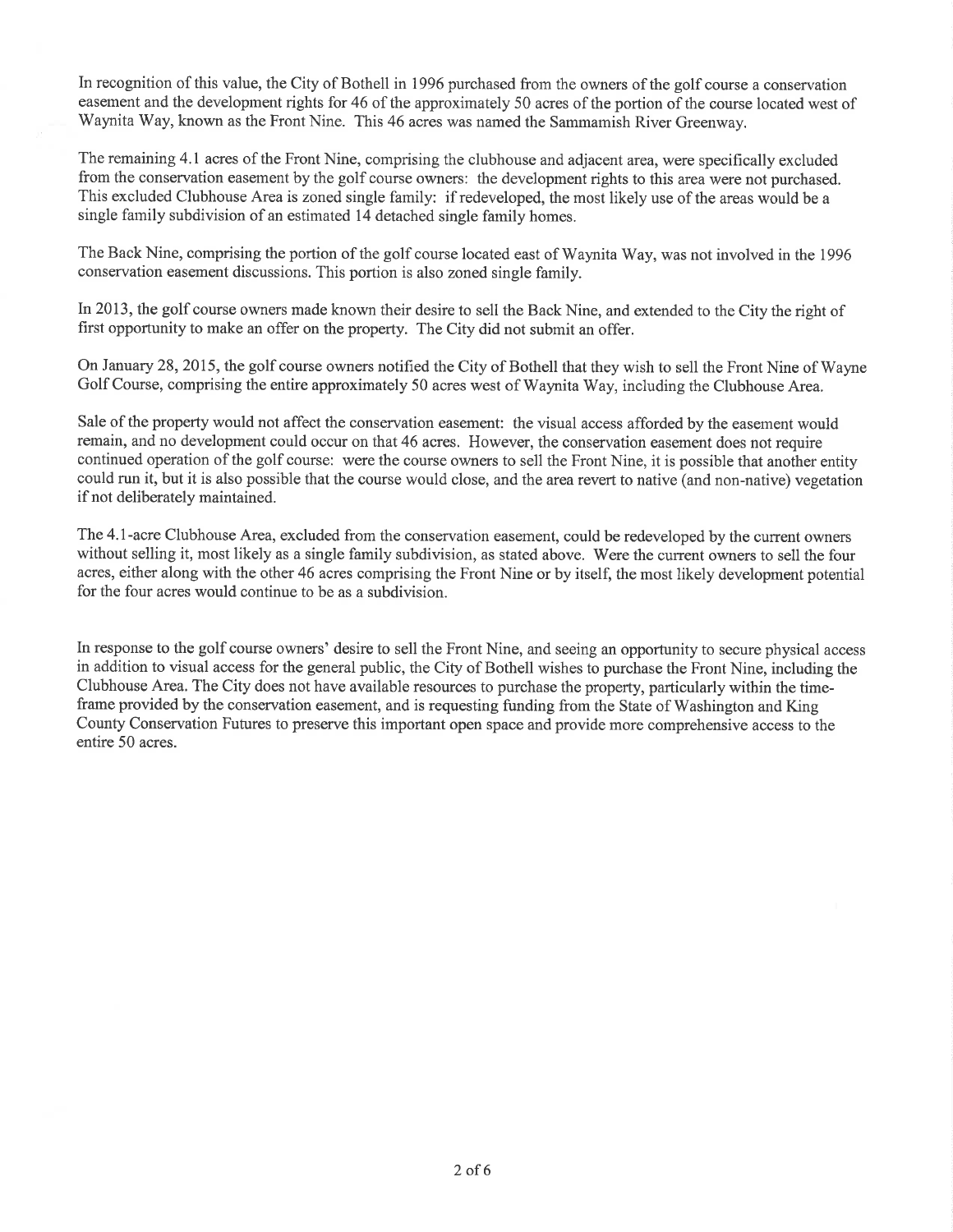## 1. OPEN SPACE RESOURCES

Please review the attached evaluation criteria. For the **proposed acquisition parcel(s)**, please mark those criteria that apply and thoroughly, yet succinctly, describe in the space below how the proposed acquisition satisfies each marked criteria. Please clearly describe how these criteria might be met at a landscape level, and how they apply to individual parcels. If restoration is part of the plan, please briefly describe the current condition and the hoped for restored condition that is the goal of the acquisition.<br>  $\blacktriangleright$  A. Wildlife habitat or rare plant reserve  $\Box$  E. Historic/cultural resources

 $\overrightarrow{A}$ . Wildlife habitat or rare plant reserve  $\overrightarrow{A}$ . Historic/cultural resources  $\overrightarrow{B}$ . Salmon habitat and aquatic resources  $\overrightarrow{F}$ . Urban passive-use natural area/greenbelt

- $\overline{v}$ B. Salmon habitat and aquatic resources  $\overline{v}$  C. Scenic resources
- 
- 

# \ilildlife habitat or rare plant reserve

 $\checkmark$  C. Scenic resources  $\checkmark$  G. Park/open space or natural corridor addition  $\checkmark$  D. Community separator  $\checkmark$  H. Passive recreation opportunity/unmet needs  $\checkmark$  H. Passive recreation opportunity/unmet needs

This acquisition will expand the protected and functioning wildlife habitat system for beaver, red tail hawk, heron, and bald eagle (feeding area) as well as wild migratory waterfowl habitat.

#### Salmon habitat and aquatic resources

This project will provide additional protection for salmon habitat via the restoration of native plants throughout the site and particularly within buffers along the river.

#### Scenic Resources

By acquiring the Front Nine, one more parcel of land will be forever protected along the Sammamish River Corridor, providing a view of natural and scenic resources. This acquisition will provide for continued public access and recreational uses in addition to the protection of animal habitat and scenic views.

#### Community Separator / Urban natural area / greenbelt

Since the Sammamish River flows through the southern half of the City of Bothell, it acts as a community separator, wildlife and trail corridor, and buffer to the wetlands that protect and interact with the urban environment. This parcel will become a portion of an already larger community buffer (90+ acres).

#### Park/open space or natural corridor

As depicted in the attached map, the acquisition of this parcel will be another addition to a larger open space area and natural corridor along the Sammamish River and the Burke-Gilman Trail. The majority of the parcel is already preserved from development via a conservation easement; however, 4. 1 acres is currently excluded from the conservation easement and is therefore subject to development. The property owners have notified the City that they will be offering the property for sale.

#### Passive Recreation

The proposed acquisition and usage of this parcel are supported in the City of Bothell Parks, Recreation & Open Space Action Program as well as a policy in the City's Comprehensive Plan. Although 46 acres of the property are protected from development by the conservation easement, if the developable 4.1acres of the property is developed by a private party and, as a consequence the golf course is no longer operated as a publicly-accessible enterprise, the only required public access remaining will be visual.

## 2. ADDITIONAL FACTORS

For the **proposed acquisition parcel(s)**, please mark all criteria that apply and thoroughly, yet succinctly, describe in the space below how the proposed acquisition satisfies each marked criteria.

- $\sqrt{A}$ . Educational/interpretive opportunity
- $\sqrt{B}$ . Threat of loss of open space resources
- $\sqrt{C}$ . Ownership complexity/willing seller(s)/ownership interest proposed
- $\nabla$ D. Partnerships - Describe any public or private partnerships that will enhance this project
- $\times$  E. Is the property identified in an adopted park, open space, comprehensive, or community plan?
- $\Box$  F. Transferable Development Credits (TDC) participation

#### EducationaVinterpretive opportunity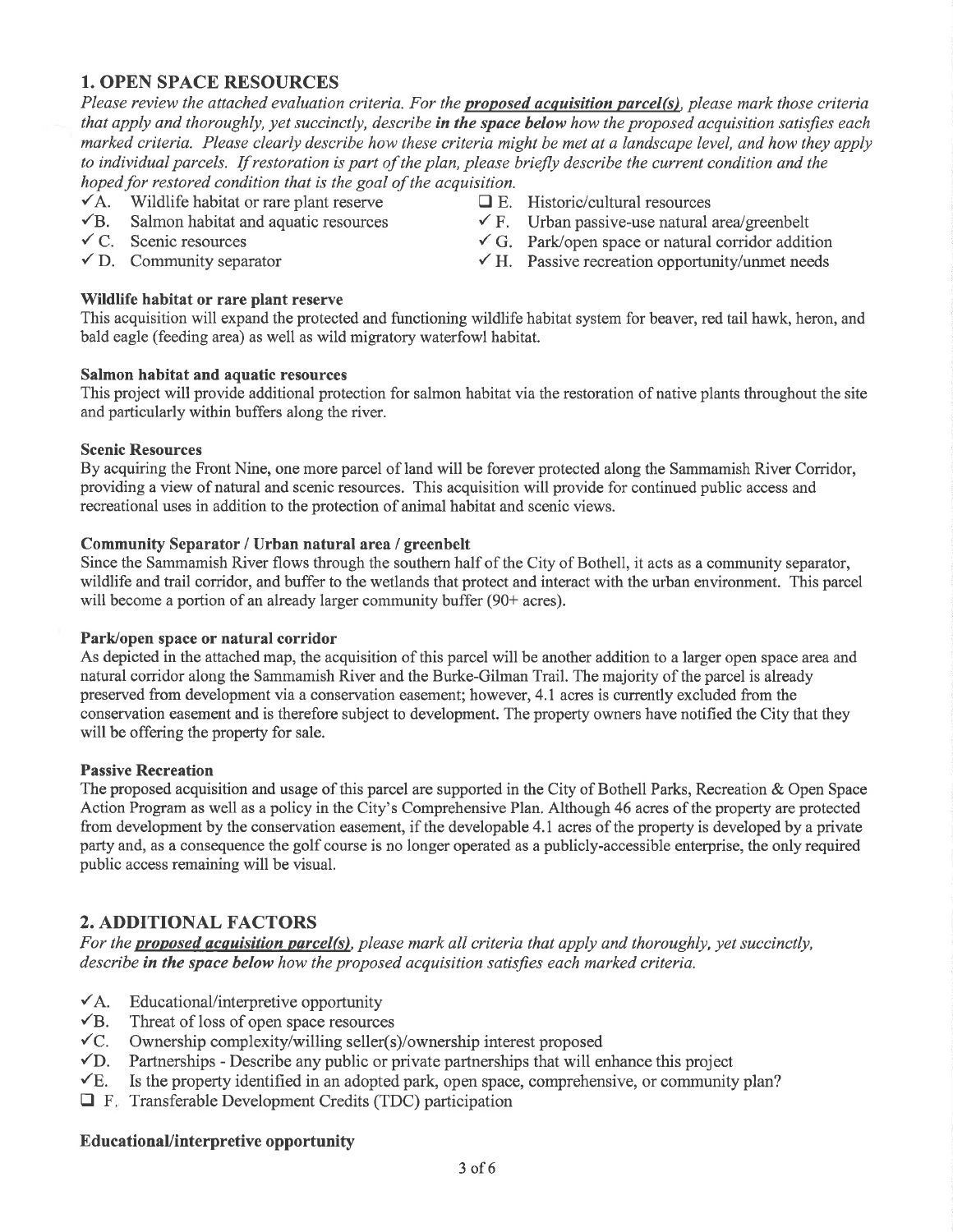Bothell's Wayne Golf Course serves as a view corridor adjacent to the Burke-Gilman Trail and State Route 522, providing scenic value to the public and open space in forming a greenway adjacent to the Sammamish River. Public visual access is currently secured for 46 of the 50 acres. If the property were owned by the City, physical access would be added, for educational purposes. The site is large and easily accessed, providing opportunities for users ofthe Burke Gilman / Sammamish River Trail system as well as visitors arriving by automobiles or buses.

#### Threat of loss of open space resources

The owners of the property have submitted comprehensive plan amendment and rezone requests to significantly increase allowable density (from 14 single-family to 76 townhomes) on the 4.1-acre exclusion from the conservation easement. The owners have also notified the City of their intention to offer the entire 50 acre parcel for sale.

#### Ownership complexity/willing seller(s)/ownership interest proposed

The owners have notified the City of their interest in selling the property. There is strong community support to purchase the property. A community group named OneBothell (website: www.onebothell.org) formed with the focus of preserving this property.

#### Partnerships - Describe any public or private partnerships that will enhance this project

The City has received verbal support of this project from District 1 Washington State Legislators as well as King County Councilmember Rod Dembowski. The OneBothell group has been actively workng with government agencies as well as the community at large. The City intends to partner with OneBothell to pursue funding for acquisition as well as stewardship of the property.

#### Is the property identified in an adopted park, open space, comprehensive, or community plan?

The City of Bothell Parks, Recreation & Open Space Action Program adopted on January 24, 2014, references the importance of preserving open space throughout, including specific goals, policies and actions on pages 13,14, 15, 16 and 19. The Imagine Bothell... Comprehensive Plan was last updated December 7,2010 and a major update is currently underway. The Comprehensive Plan also references open space throughout and includes specific goals and policies on pages LU-21, LU-22 and LU-29. The Wayne Golf Course Front Nine is not specifically mentioned in either document; however, acquisition of the Wayne Golf Course Back Nine is referenced in both documents.

## 3. STEWARDSHIP AND MAINTENANCE

How will the property be stewarded and maintained? Does the property lend itself to volunteer stewardship opportunities? How will ongoing stewardship and maintenance efforts be funded?

The City of Bothell currently owns over 270 acres of park and open space: of this, over 86 acres are developed parkland maintained by City staff. The current maintenance staff consist of one supervisor, one lead and six maintenance workers with additional seasonal staff. In 2015, the City of Bothell is forming a separate Parks  $\&$ Recreation Department from divisions previously housed within the Public Works Department. The incoming Parks & Recreation Department Director will be pursuing revenue opportunities for expansion of the department.

The Public Works Department also has staff dedicated to surface water system maintenance as well as preservation and restoration volunteer programs. This property lends itself well to volunteer stewardship opportunities, including grant-funded restoration efforts, due to its location along the salmonid-bearing Sammamish River.

Basic maintenance efforts will be funded by the City's General Fund. It is unknown what the impact will be until it is known if the property will continue to be operated as a golf course. Stewardship efforts will be funded primarily with grants.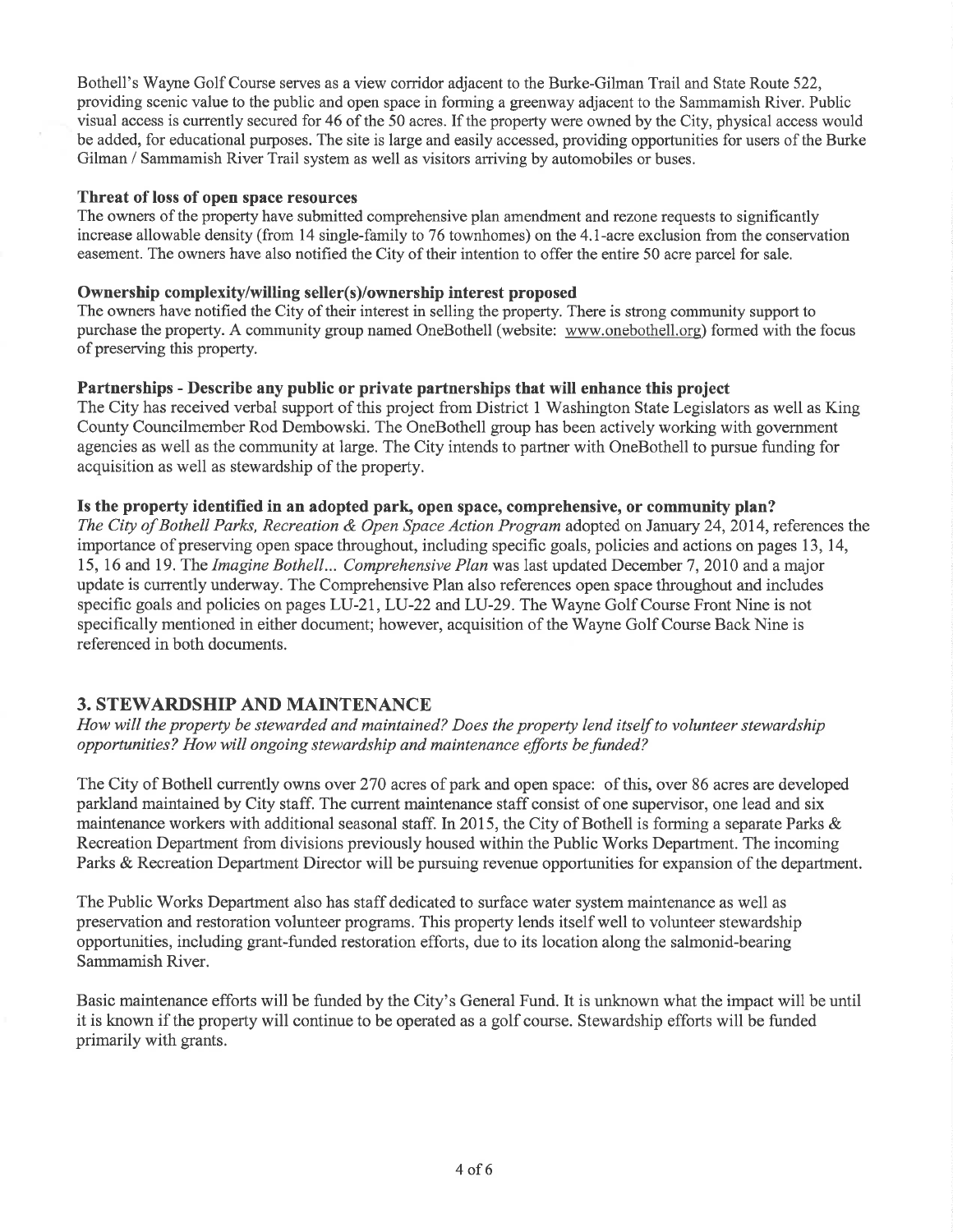## 4. PROJECT BUDGET

| 1) TOTAL CFT APPLICATION AMOUNT <sup>a</sup>        | CFT: \$1,250,000 |
|-----------------------------------------------------|------------------|
| <b>2) TOTAL PEL APPLICATION AMOUNT</b> <sup>b</sup> | PEL:             |

 $\alpha_A$ llowable CFT acquisition costs (Ordinance 14714): The disbursement of funds shall be made only for capital project expenditures that include costs of acquiring real property, including interests in real property, and the following costs: the cost of related relocation of eligible occupants, cost of appraisal, cost of appraisal review, costs of title insurance, closing costs, pro rata real estate taxes, recording fees, compensating tax, hazardous waste substances reports, directly related staff costs and related legal and administrative costs, but shall not include the cost of preparing applications for conservation futures funds.<br> ${}^{b}$ King County projects only, if applicable.

#### Estimation of property value:

Briefly note how land values have been estimated (i.e., appraisal, property tax assessment, asking price, letter ofvalue or other means).

| <b>PROJECT COSTS</b>                                   | <b>ESTIMATED DOLLAR AMOUNT OR RANGE</b> |
|--------------------------------------------------------|-----------------------------------------|
| Total property interest value                          | \$2,500,000                             |
| Title and appraisal work                               | \$15,000                                |
| Closing, fees, taxes                                   | \$2,500                                 |
| Relocation                                             | \$0                                     |
| Hazardous waste reports                                | \$3,000                                 |
| Directly related staff, administration and legal costs | \$10,000                                |
| <b>Total Project Costs (CFT and other funds)</b>       | \$2,530,500                             |

| <b>MATCHING FUNDS: Existing Sources</b><br>(CFT can only provide a maximum of 50% of anticipated<br>project costs) | <b>DATE</b><br>(Expended or Committed) | <b>DOLLAR AMOUNT</b><br>(Expended or Committed) |
|--------------------------------------------------------------------------------------------------------------------|----------------------------------------|-------------------------------------------------|
|                                                                                                                    |                                        |                                                 |
|                                                                                                                    |                                        |                                                 |
|                                                                                                                    |                                        |                                                 |
| <b>Total CFT Funds Previously Received</b><br><b>This Project</b>                                                  |                                        | N/A                                             |
| <b>Total Matching Funds and Past CFT Funds</b><br><b>Currently Identified</b>                                      |                                        |                                                 |
| <b>Unidentified Remaining Match Need</b>                                                                           |                                        | \$1,280,500                                     |

Unidentified remaining match need: What funds are anticipated and what is the time frame? Please briefly discuss how the unidentified remaining match need above will be met.

A capital request was submitted to the Washington State Legislature for the purchase of this property. State Representative Derek Stanford committed to submitting the request in the House and Senator Rosemary McAuliffe submitted the request in the Senate. Representative Stanford and King County Councilmember Rod Dembowski suggested the Conservation Futures process as a potential match for State funds. The City does not have an appraisal of the property so the cost estimate is very rough.

The City would also pursue grant funds from other sources, such as the Resource Conservation Office (RCO). The RCO has a two-year grant cycle and the next application process will occur in 2016.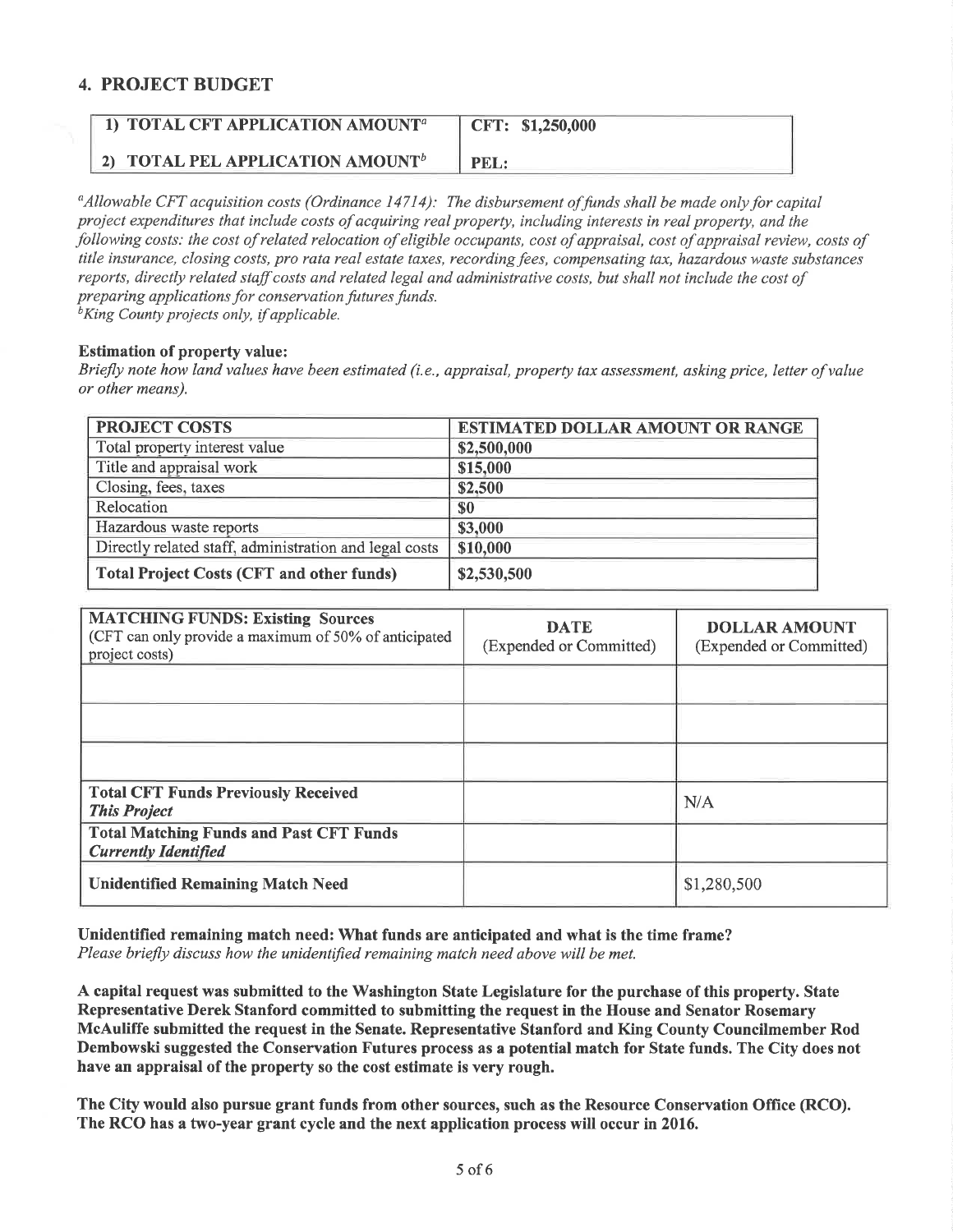## 5. IN\_KIND CONTRIBUTIONS FROM PARTNERSHIPS

| <b>Brief Activity Description</b> | <b>Dollar Value of</b><br>In-kind<br><b>Contribution</b> | <b>Status</b><br>(Completed or Proposed) | <b>Activity Date Range</b><br>(Completion Date or Proposed<br>Completion Date) |
|-----------------------------------|----------------------------------------------------------|------------------------------------------|--------------------------------------------------------------------------------|
|                                   |                                                          |                                          |                                                                                |
|                                   |                                                          |                                          |                                                                                |
|                                   |                                                          |                                          |                                                                                |
| <b>TOTAL</b>                      |                                                          |                                          |                                                                                |

## 6. ATTACHED MAPS (*Two maps are now required: 1*) site map and 2) general location map; you may also include one additional map, aerial photo or site photo)

 $8\frac{1}{2}$  x 11" maps are preferred, but 11 x 17" is acceptable if folded and hole-punched for insertion into a three-ring binder.

#### Site Map that shows the following:

- Each parcel proposed for acquisition in yellow or distinct shading and an indication of any parcel proposed for less than fee simple acquisition, such as a conservation easement;
- o Location of any proposed development to the site such as parking, trails or other facilities;
- Location of any proposed site restoration;
- o Existing adjacent public (local, state or federal) parks or open spaces labeled and shown in dark green or distinct shading.

#### Location Map that shows the following:

- Other permanently protected open spaces (private, non-profit, institutional, etc.) shown in light green or distinct shading;
- Major water courses such as creeks, rivers, lakes or wetlands;
- Major roads, arterial roads or regional trails.
- Map scale: This map should show approximately a ten-mile radius around the proposed acquisition(s).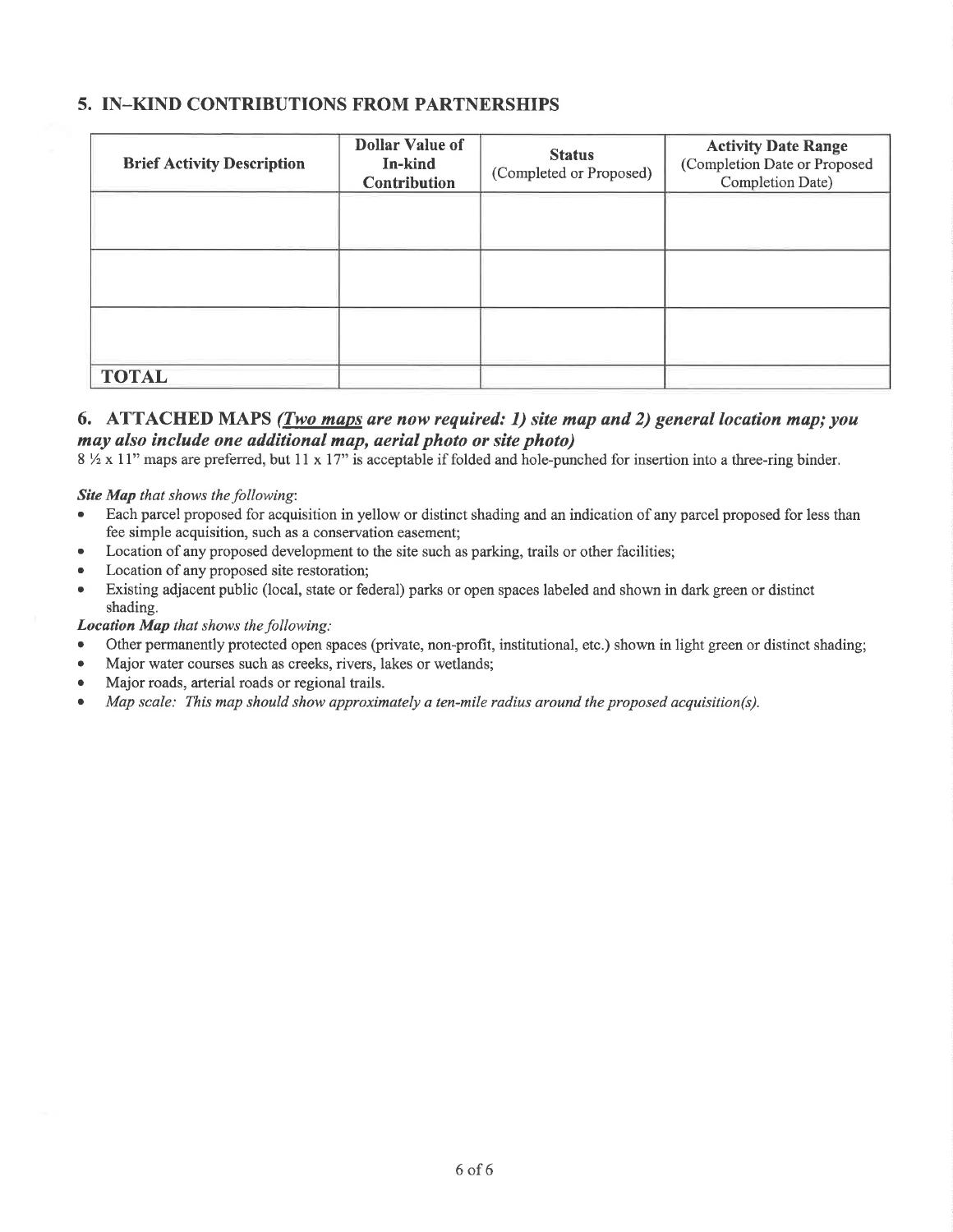

**Site Map** 

Fig. 3.1 Contract contract the contract in the contract of the City of Bothell for internal<br>purposes. No representation or guarantee is made concerning<br>the accuracy, currency, or completeness of the information provided.

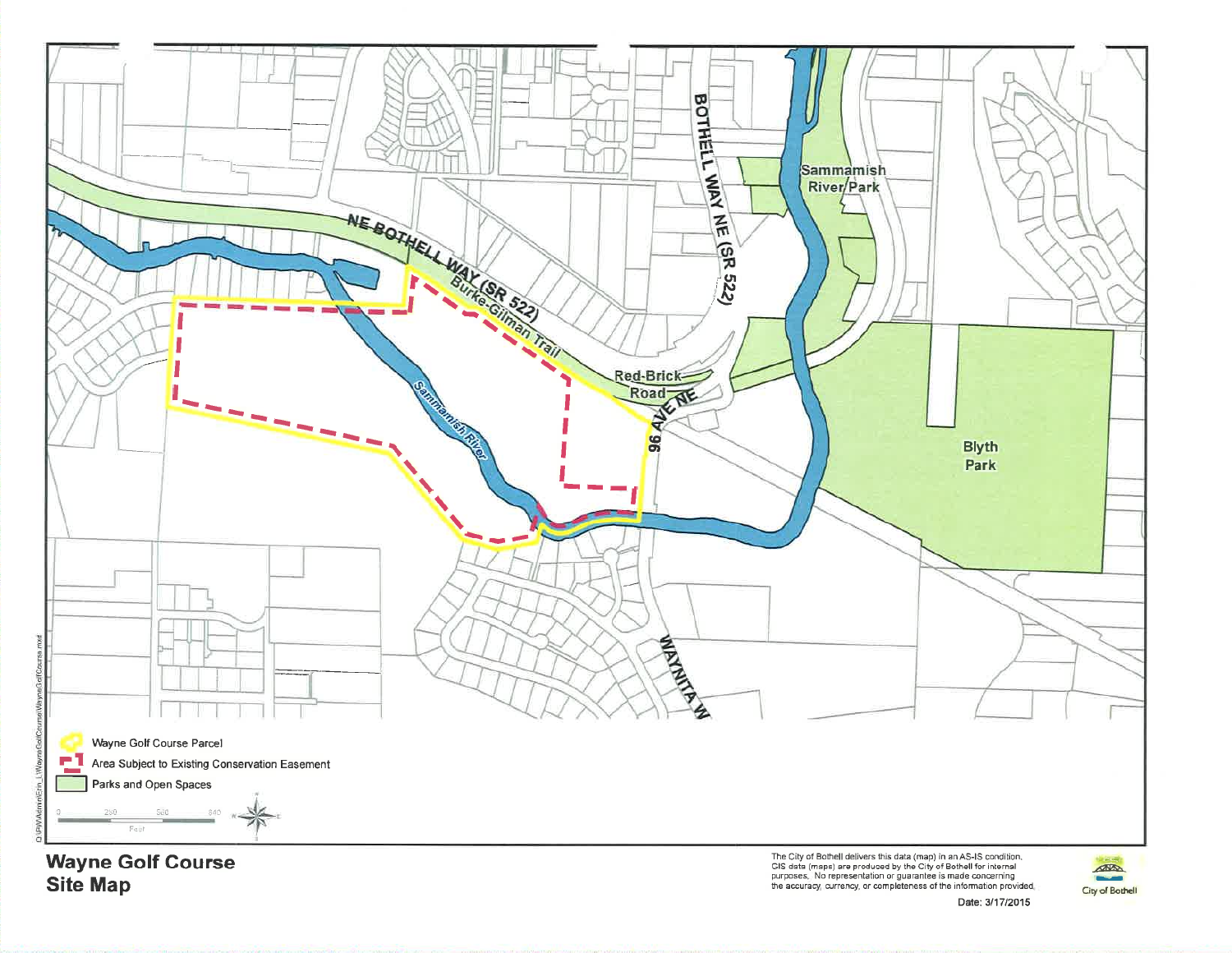

**Wayne Golf Course Location Map** 

The City of Bothell delivers this data (map) in an AS-IS condition.<br>GIS data (maps) are produced by the City of Bothell for internal<br>purposes. No representation or guarantee is made concerning<br>the accuracy, currency, or co

AM City of Bothell

Date: 3/17/2015